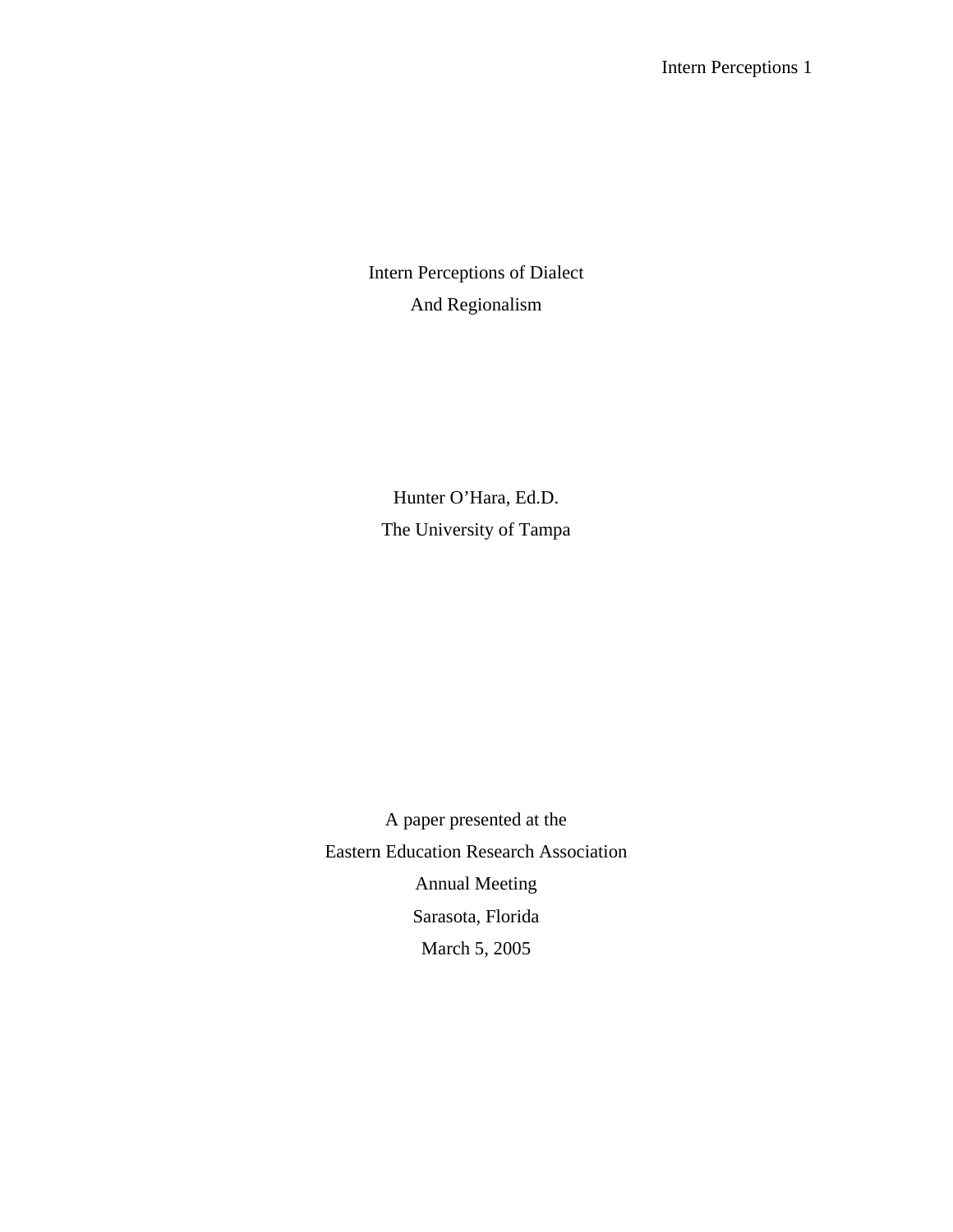Intern Perceptions 2

Intern Perceptions of Dialect and Regionalism

In an intensive course at The University of Tampa, Education majors apply a broadly inclusive definition as they study diversity. They explore primary source documents about the following diversity topics that include racism, ethnicity, religion, regionalism and sexual orientation. Having read, written about and discussed these themes, students apply a new awareness of diversity issues and concerns as they develop lesson plans and units for the learning environments they encounter during the same semester in their preinternship.

Dialect emerges as a provocative topic within the context of regionalism. In this discussion, regionalism refers to a belief that one's region of origin is a primary determinant of the quality of one's standards of living, social forms, customary beliefs, levels of sophistication, intellect and aesthetic development and that regional differences produce an inherent superiority of persons from particular regions. Students examine how, on the basis of regionalism and dialect-related prejudice, people in general and learners in particular, are given or are denied opportunity. A number of multilogues on the topic of regionalism and dialects occur with fellow students and Appalachian faculty.

Self perception, as expressed in written reflection, is used to identify intern perceptions during the semester with respect to dialect and regionalism and the implications of those for learning environments. This study reports how dialect-related perceptions evolve within an intensive course designed to transform learner awareness about diversity issues.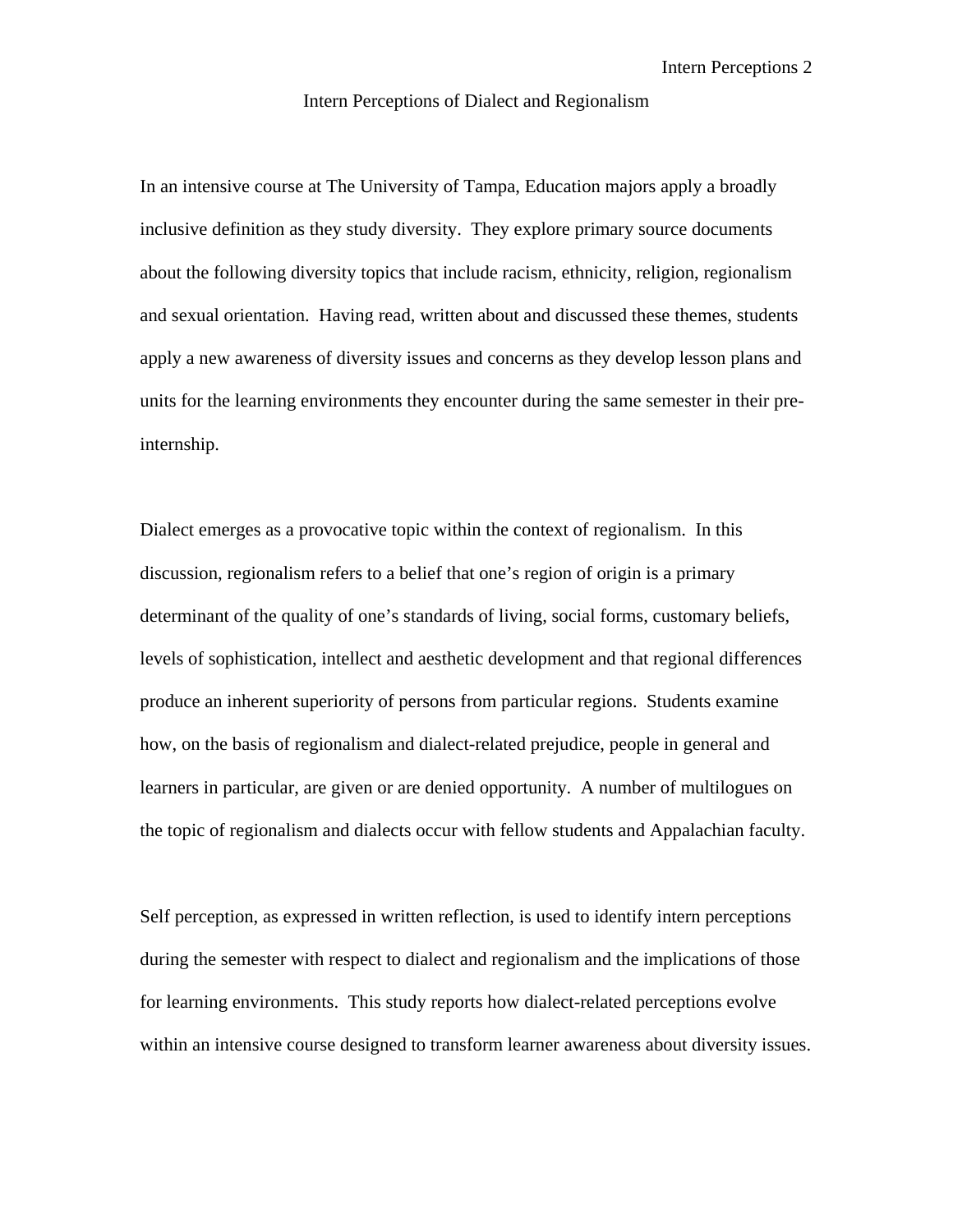Areas for analysis include perceptions of dialect and regionalism as they relate to intellect and levels of sophistication, the origin of stereotypes and one's involvement in stereotype reinforcement. Also included are intern perceptions of their developing awareness of language bias, the power of bias and how individuals manipulate dialect to protect themselves form discrimination even as others work hard to cling to stereotypes. Last are thoughts about what needs to occur in classrooms and the challenge to handle dialectrelated concerns in the classroom. It is expected that the results from this study will be relevant for all who prepare and implement learning scenarios.

# Course Philosophy

My approach with teachers-in-the-making has been to introduce and reinforce the notion that, in truth, there is no *we* and *they*, except in the most appealing sense of those terms. I do this by helping interns acquaint themselves with the diversity that exists within them (their own family diversity histories), and then by exploring the amount of diversity that exists within that seemingly mainstream classroom community. If one can recognize that oneself and one's colleagues and friends *are* diverse, one becomes more open to acknowledge the oppression humans suffer because of their diverse circumstances. When authentic acknowledgement of these perspectives occurs, empathy and behaviors change.

In the course, the diversity curriculum door is kept wide open. All diversity, even left and right handedness, is included in course content. By contrast, most people understand diversity first and foremost as a reference to race. To diminish that misconception, race is not specifically introduced as a topic until half way through the course, when learners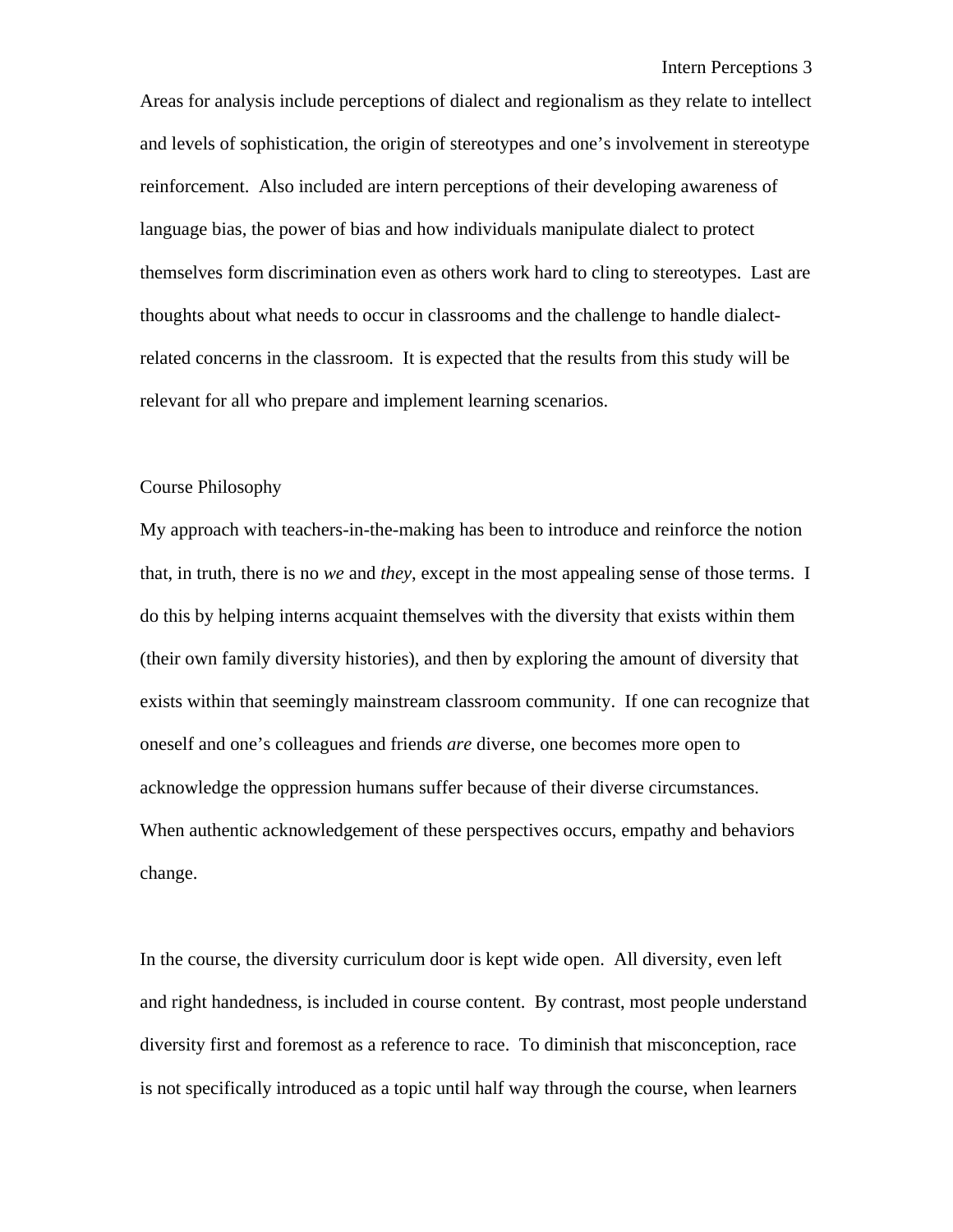have become more comfortable and honest about their own diverse nature, that of their colleagues and that of others.

## Methodology

Interns enrolled in the course read an article written by myself (O'Hara, 200) about my experiences with regionalism and dialect (see excerpt below) and were asked to respond to the content of the article in writing and in a conversation in class.

Interns were shown a video entitled *American Tongues*. In this video individuals express their thoughts on dialects and the relationship between dialect, region and human perceptions. The individuals interviewed in the film are very forthcoming about their biases (sometimes bigotry), their region-related struggles and their related concerns.

After viewing the film, interns were asked to respond/react to the content of the film in a conversation in class and in writing. Some students opted as well to respond/react to the article, films and conversation in their *summative self evaluation* that is collected after interns receive their grade for the course. All intern comments included in this paper were gleaned from the written class assignment and the summative self evaluation (collected after grades were assigned). Intern written work was then selected using the research topics as a lens, essentially on the basis of how directly the writing responded to the various topics.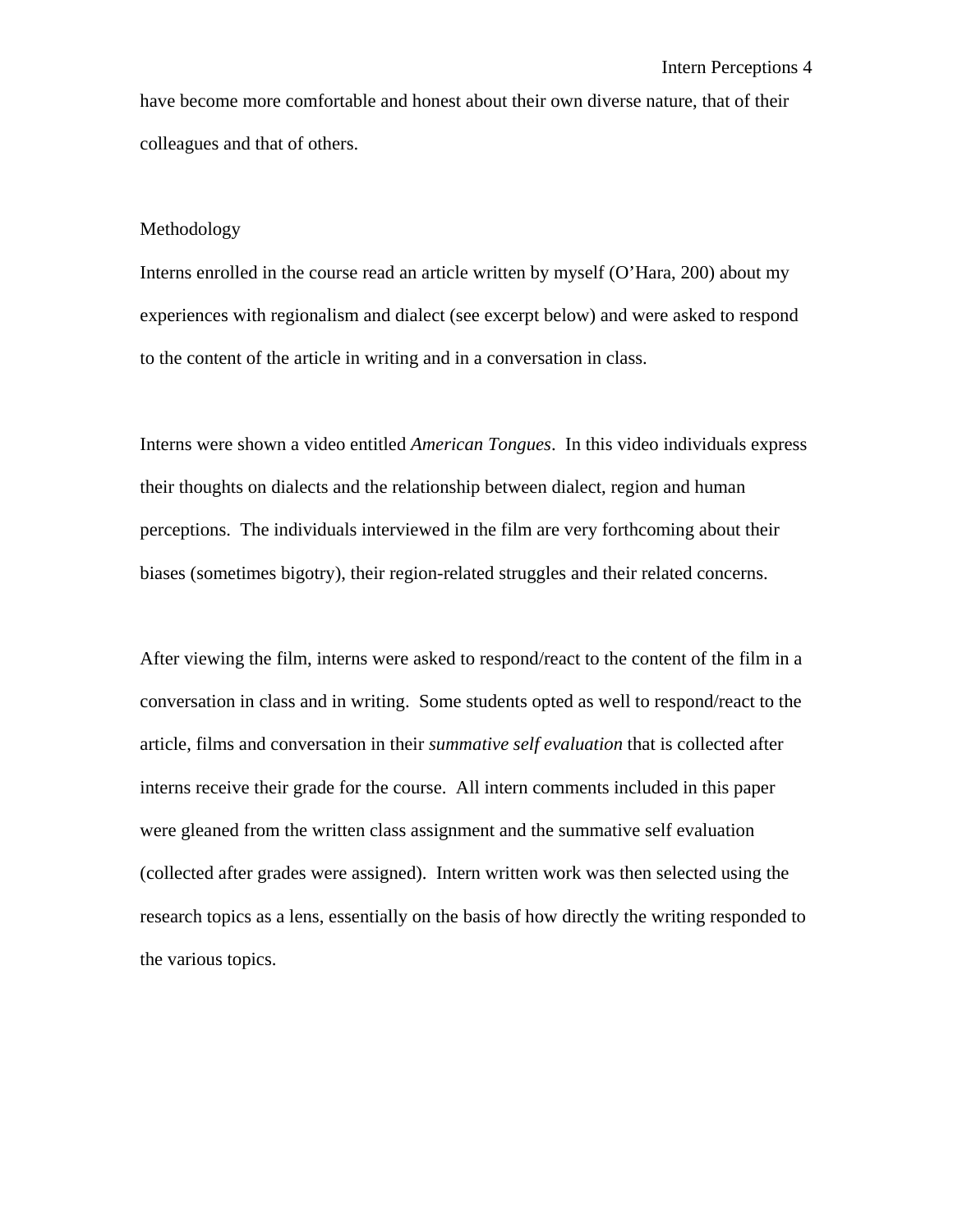Except from "Regionalism" Article

When I moved away from home, I began to be exposed to West Virginia incest and trailer jokes told in "proper environments in other states." Recently, I heard one of my UT colleagues make a West Virginia comment. I never understood that incest stereotype. What is the source of the incest claims that West Virginians have higher incest rates than individuals in other states. I have wondered. Do researchers really study and document such things, and if so, how? "Excuse me. We're conducting a study: are you molesting or have you impregnated your daughter? Thank you. I'll be sure to mark you in the 'yes' column."

Seriously, what valid measure of incest rates could possibly exist? If valid measures do not exist, who creates such stereotypes, and for what purpose? It is clear that some enjoy any situation in which they elevate themselves over large populations of people. Hitler made a career out of the elitist predilections of some of his people (we see such phenomena today in the Unites States). Some individuals would surely be disappointed that I was not molested by a parent or other family members. It is interesting to note that in recent years, incest, in other states, is referred to as child abuse.

I am amazed at how tenaciously people cling to derogatory stereotypical information about others but how correspondingly irresponsible they are about confirming the data.

One of my students asked why I dropped my West Virginia accent. Was it so that I could be given opportunity? I noted that my objective was not to be given opportunity but rather to avoid being denied opportunity by narrow-minded individuals who would judge my intellect or competence by the way I pronounced my vowels. One of my African American students nodded in agreement. In the past I had used the dialect gear shirt when I sensed a particular tone in a gatekeeper's manner.

Consider: Mississippi, Arkansas, Alabama, Kentucky, Montana and some other states-what images come to mind, and what are their sources? Are those images from our own experience or have we willingly accepted the negative portrayals and images seen on television and film and in literature as factual? How may stereotypes were reinforced by the Beverly Hillbillies series alone? Who stands to gain from such large-scale stereotyping? Someone must.

One thing is for certain: Americans are too willing to allow the media to dictate to them their opinions, tastes, preferences and biases. When people buy into and perpetuate myths, such as when they disparage West Virginia, they belittle themselves and my family.

During the course of the  $20<sup>th</sup>$  Century, expressions of prejudice in public and private forums, against African Americans, certain religions, the disabled, for example, has become less acceptable. Other groups have not fared as well, however. The expression of region-related, age-related and size-related bigotry is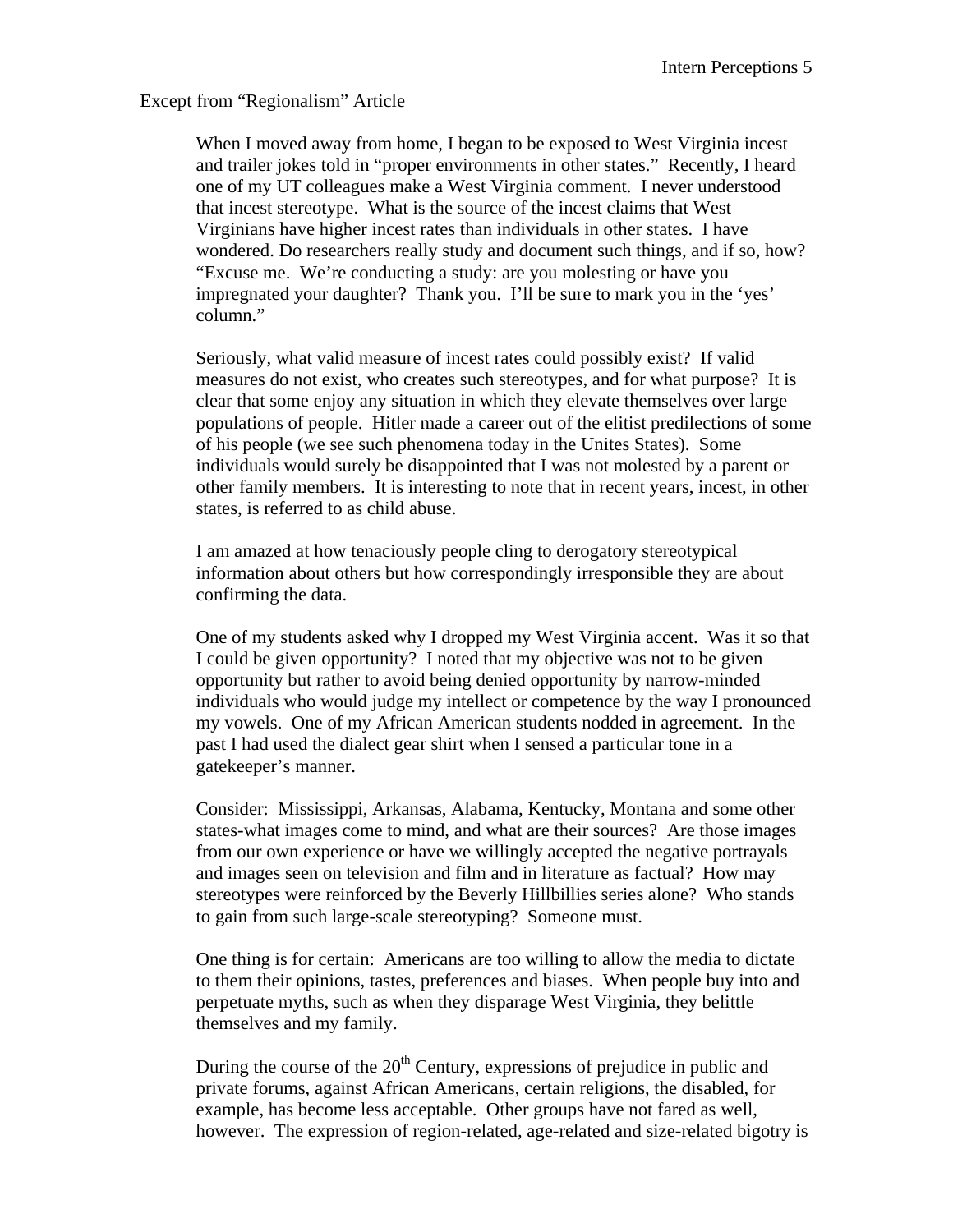common. It occurs frequently and with apology. The dilemma of coping with bigotry and all of its negative consequences remains.

Findings (excerpted form intern writings)

## *Regionalism, Intellect and Levels of Sophistication*

The press and television tend to paint images of certain states as being the breeding ground for dumb, incestuous hillbillies who are minus teeth and sipping on a jug of homemade moonshine. West Virginia, unfortunately, is certainly one of the most picked on states.

I wonder at the mentality of our nation when so many supposedly "educated" Americans can buy into the stupidity and stereotyping of an entire state. I understand disgust with regionalism as I too have a beloved, mush misunderstood state in my heart. That is the state of New Jersey. Boy! Are the citizens of New Jersey a long-standing joke! It's a shame that people forget to stop and thins of the beauty of states like West Virginia and New Jersey. New Jersey is the Garden State. It has bountiful green farms and stunning crystal clear shore line. I too find myself quite dismayed with the individuals who buy into the myth. We actually attend the theater and frequent Art Museums. Shame on all of those small, narrow minded people?

Jennifer Mikolajczyk

I had never really thought about the existence stereotyping based on regions *within* the United States, or if I thought about it I never thought about it on a level that was discussed in the article. It is evident that it is something that is very real and exists on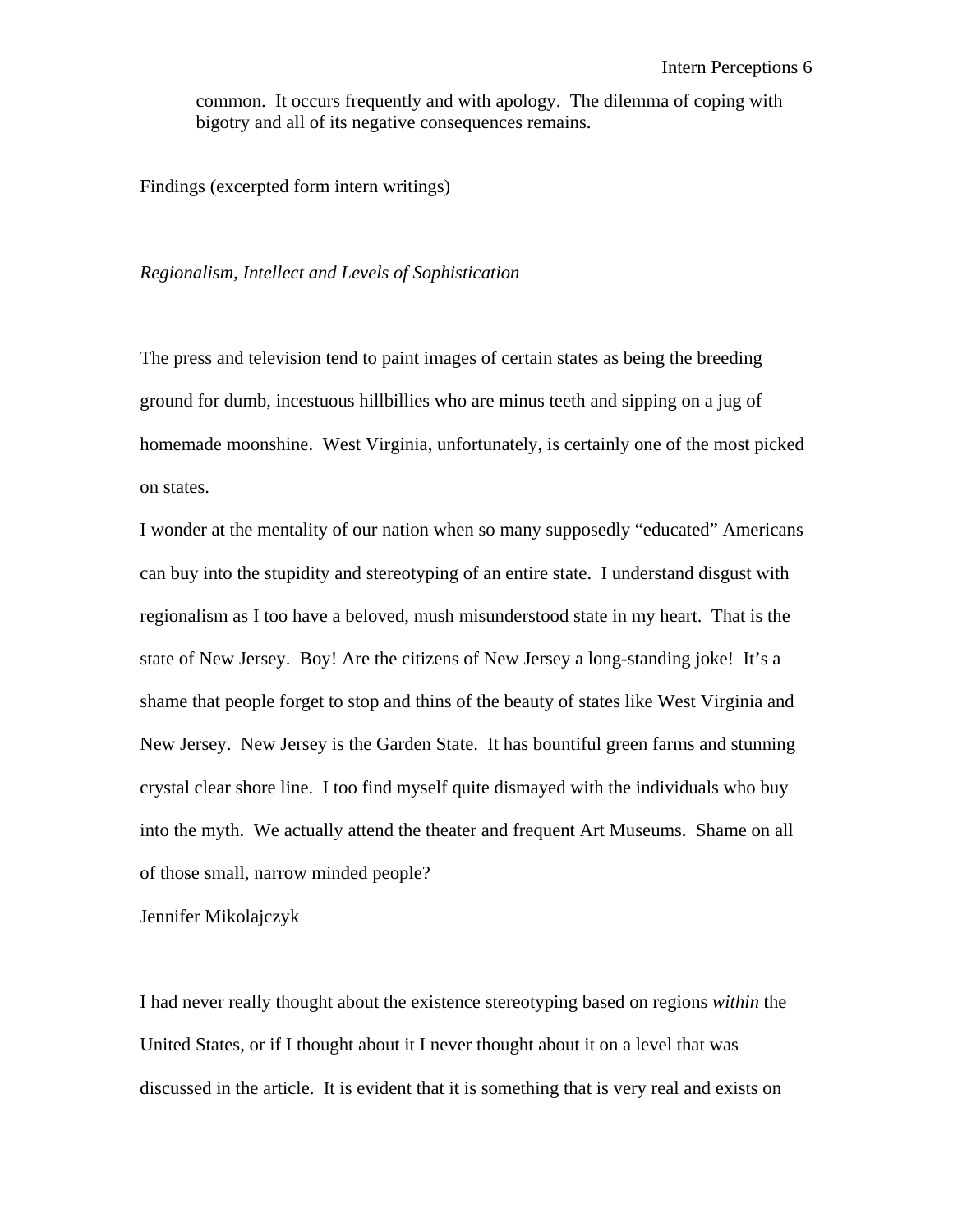more than just a cursory level. I know that for some people, hiding their accent is a way for them to escape certain stereotypes.

I especially related to the example of the Beverly Hillbillies because I have been exposed to that program. Even though people are exposed to images everyday, ultimately it is up to *them* to decide if they want to believe those images or not and thus form perceptions about them. One way to prevent these negative stereotypes from forming is for people to be exposed to hard, cold facts rather than just what is portrayed in the media.

Peta-Gaye Lennox

## *Regionalism, Joking and the Origin of Stereotypes*

I was under the impression that all Bostonians said "park the car" in the same way, but the movie showed otherwise. I found it ironic that Northerners thought people in the south sounded ignorant and racist based on how they talked. I never really paid much attention to regionalism until now. I also never considered how regionalistic jokes got started and n ever considered them to be true. I didn't think people in West Virginia really slept with their brothers or sisters.

Being from New Jersey, the knock on us is that we are the worst drivers around, but you need to consider that New Jersey is the most densely populated state, so more accidents are likely to occur. I admit, I've heard jokes about West Virginia and I've probably told a few, also. I never considered how the jokes got started or haw the people in West Virginia felt about the jokes, mainly because I did not know anyone form there. No harm was ever meant. Growing up in New Jersey, on a dairy farm, I heard all kinds of jokes about how people in the south were rednecks and hicks and not very bright.

# John Kanach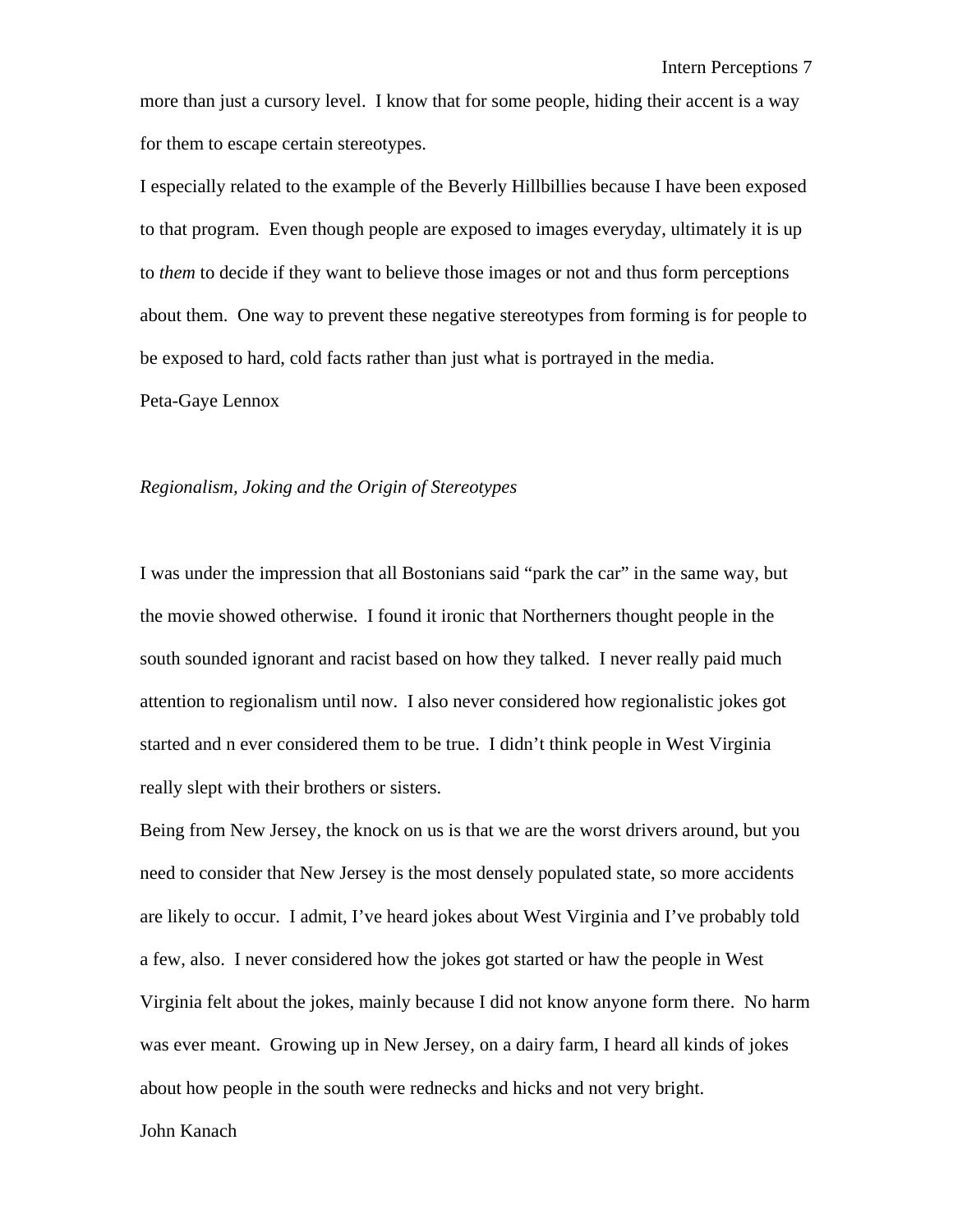I'm ashamed to admit that I've made plenty of Alabama jokes, seeing as my last home is so close to the Alabama line. Of course I would commit this faux pas, I have no sense of regional pride. As an army child, I've lived in four states. I understand now that in my ignorance, I could offend someone from that particular area. I would never have told those Alabama jokes in my classroom, but I certainly would have in the teacher's lounge. This isn't the image I want to present for myself; I do not wish to be seen as a bigot. I am so shocked and I'm disappointed that biased words came from my fellow teachers. Would they take these generalizations into the classroom? If they had a student from West Virginia, would they talk down to him? It's a scary thought that those of us that should accept everyone unconditionally have some of the most damaging biases. Leah Urban

## *Developing Awareness of Language Bias and the Power of Bias*

Before, I had the general attitude that people who do not speak standard English haven't been well educated because you are supposed to be taught to speak "correctly" in school (pronouncing vowels, etc.)? I tended to think that I, in fact, do speak standard English, however, I see that this may not be the case. I like it because that's what I am used to and can understand.

I am beginning to suspect that first impression of people are based largely on judgments about dialect and stereotypes about these dialects. I now know that I have suffered from being stereotyped by others, but also, that I do the same to other people. I think that it is very hard to stop making these judgments because they happen automatically, but now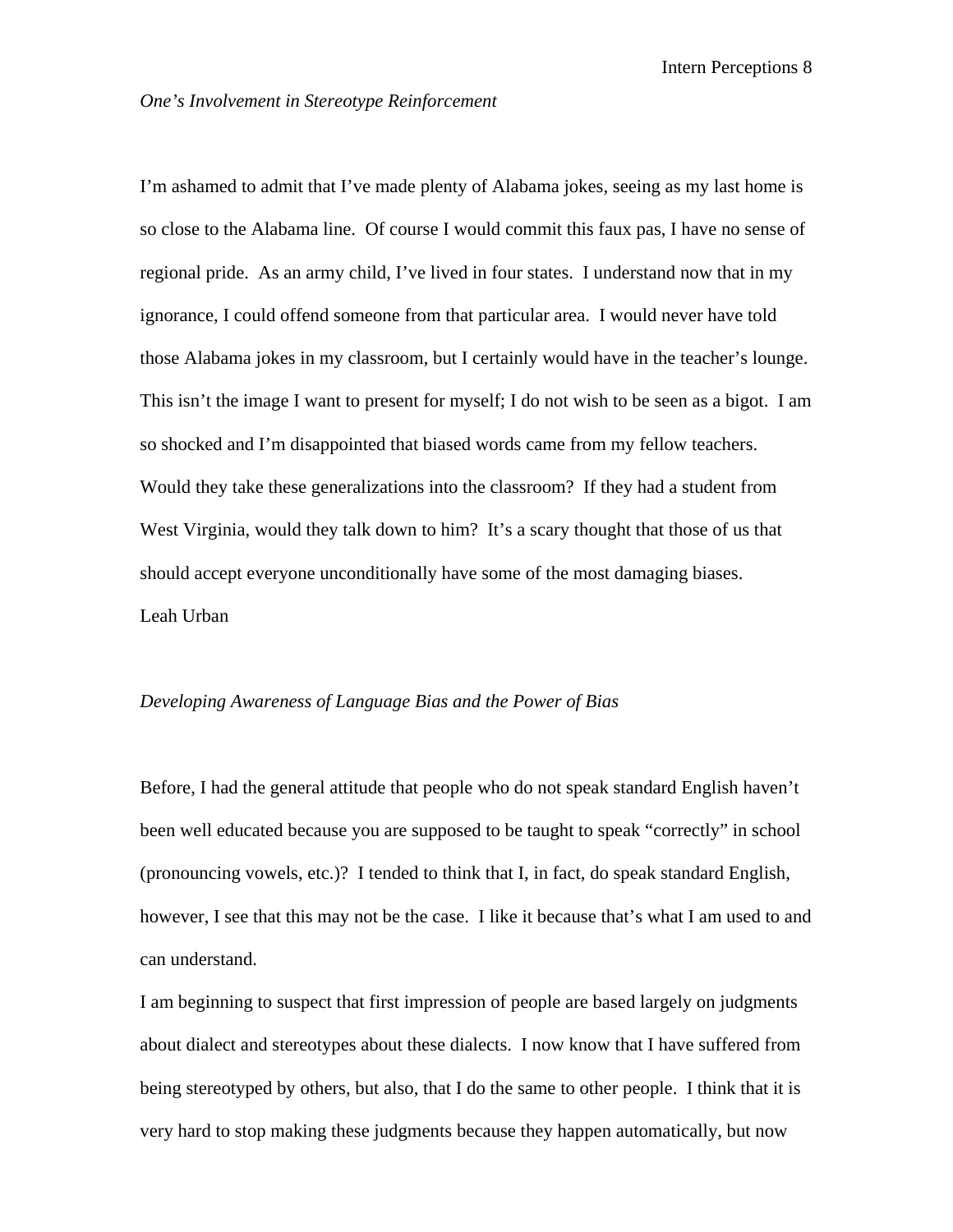that I am aware of it, I can try to put these judgments in their place (the trashcan). I hated being judged so arbitrarily, so I know that prejudice has no basis on truth. It has to do with suppositions based on superficial characteristics.

Lea Holloway

I thought it was interesting that people would be able to tell what kind of personality and attitude people had by the words and way they talked. Another fact is that within one state you can have many different dialects.

Lindsay Stumpf

I was shocked to see that people view something as trivial as an accent to be so important. I think it may be because I consider myself to speak "generically" like the video states. I was aware that many people thought southern accents sounded ignorant but I didn't think it was such a big deal. I will admit that being from Florida I often think people from New York or New Jersey sound harsh when the speak. It was interesting to see people from both the North East and South East say that they had been made to feel inferior or dumb because of their accent. I just love listening to them, it sounds like music to me.

### Melissa Lemmons

I never really thought of regionalism and regional accents as such a controversial issue. Maybe because it is so prevalent in all forms of the media, many have come to accept stereotypes that emerge. I think that before this class in some way I was guilty of accepting the stereotypes that have been portrayed in the media. Not to say that I believed the stereotypes (for example the hillbilly image) but I just didn't put much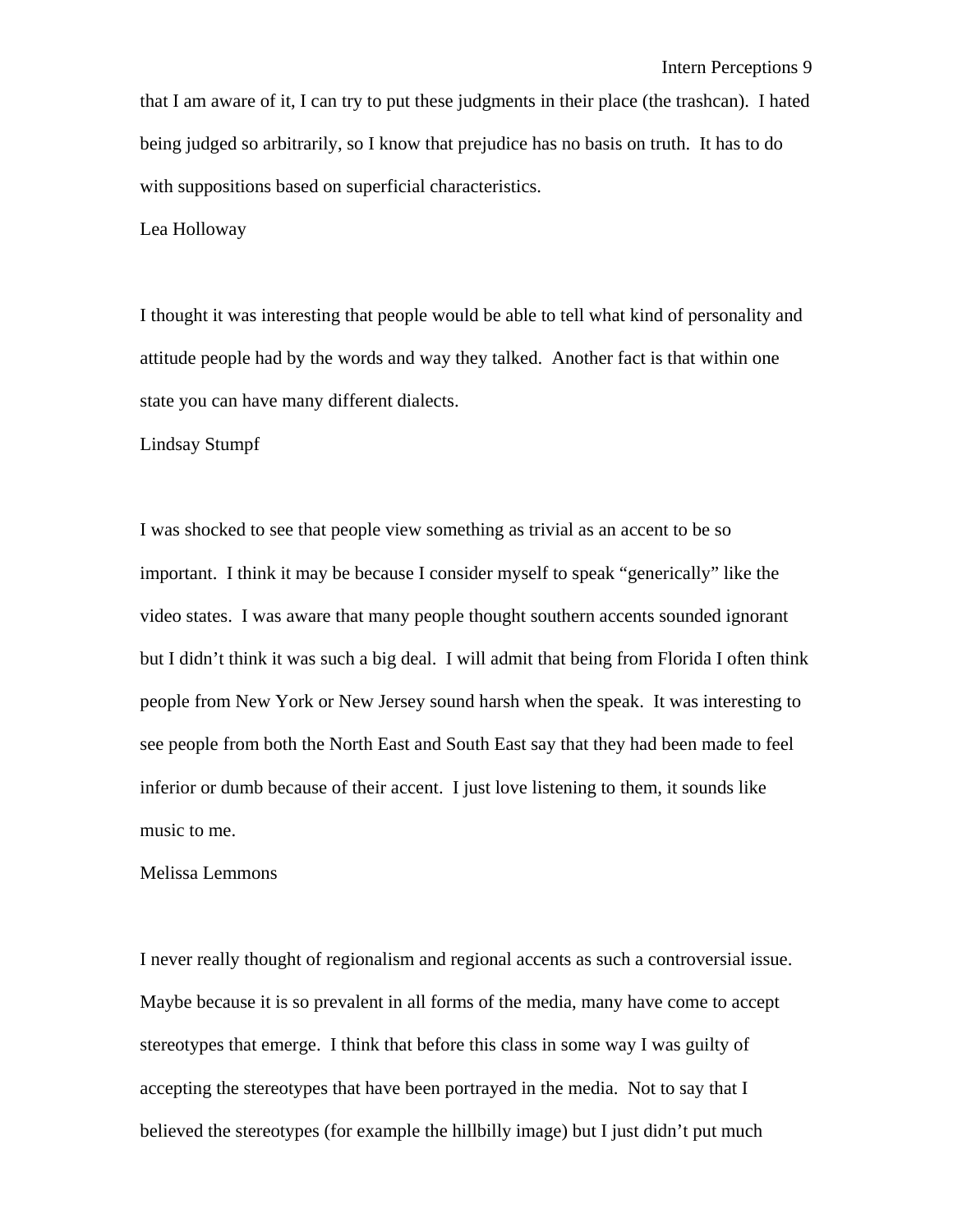thought into the impact it might have on others; say others who are likely to believe the stereotypes. Now I think that I put more thought into the implications of these images. It was amazing to watch the video and hear some of the things that people said about their fellow Americans. I don't think that many people realize that there is no perfect English dialect/accent that is superior to all others. I have always believed that everyone has an accent, there is not one way of talking that is just bland. In the United States there might be a way of talking that sounds to other Americans as if there is no accent but to me every American has an accent. I didn't think that I had an accent when I was surrounded by people who all speak like me, but to people who are not Jamaican, of course I have an accent.

Before this class I never put much thought into the negative stigma that might be attached to a person based on their accent. I suppose because, in my own experience, my accent has often been greeted with positive reactions. Even in Jamaica I was brought up in an environment where I was always encouraged to "speak properly." But as with anywhere, there are different accents within my country. Thus, there are certain accents at home that are looked down upon. I never put much thought into what those negative perceptions might have on the persons with those particular accents. I think about it more now and question why this is so because again who decides that one Jamaican accent is superior to another? No one really has the right or authority to do so.

Peta-Gaye Lennox

#### *Region, Race and the Manipulation of Dialect for Protection*

I often use "Blade English" with close friends from home and especially family. I know how to "turn it off' when I get inside a school setting or a professional environment. I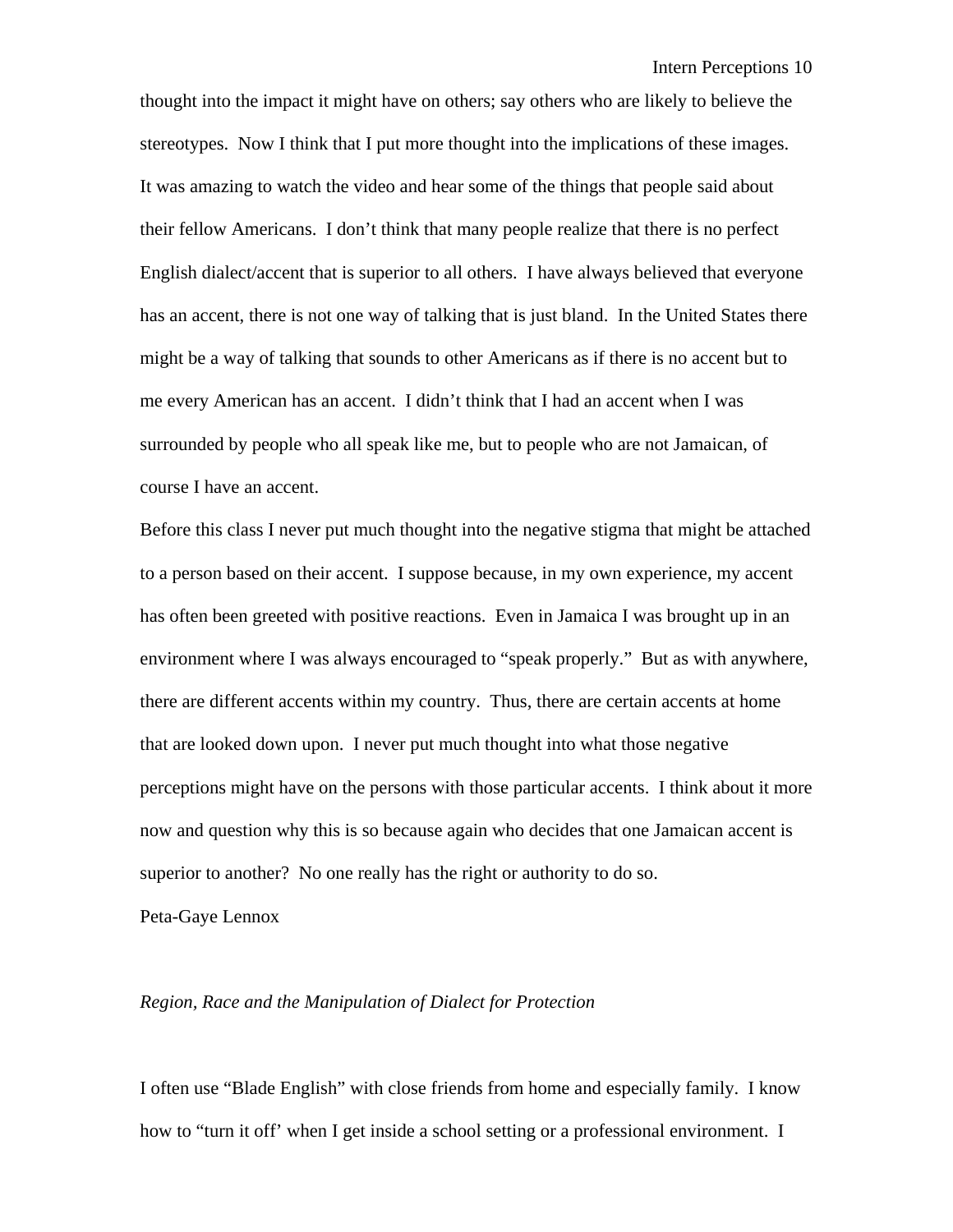don't' think of it as changing my accent for good, but I do it purposefully so that I can be clearly understood.

I remember that I used to get irritated when one of my friends would say, "you're real country, yo!" Being from New York, I thought that the "yo's" on the end of sentences were real corny. Now, I just smile and say, "I know". It is very interesting how accents can identify the regions that people are from and suggest some characteristics of individuals. The southern accent is very relaxed, slow, and drawn out while northern accents are fast and to the point.

Erin Thorpe

#### *How Regionalism Impacts Individuals and How They Cope*

Regionalism implies biases placed on a person based on the region they come from. One very important concept in the article is how regionalism affects the people that are being stereotyped. Dr. O'Hara talks about the stereotypes of West Virginia and how these biases affected him. He had to change his accent so that he would have equal opportunity for jobs and such. Dr. O'Hara presents a critical element in his reasoning. It was not that he changed his accent to be given opportunity, but not to be denied opportunity. The very idea of accents is interesting. How can an accent denote a certain type of person? Should the region a person is from indicate what type of person they are? Dr. O'Hara presents this idea clearly when he encourages the reader to consider states like Mississippi, Kentucky and Alabama. What types of stereotypes can be generated by simply naming these states? A great deal, indeed.

## Kristina Orlando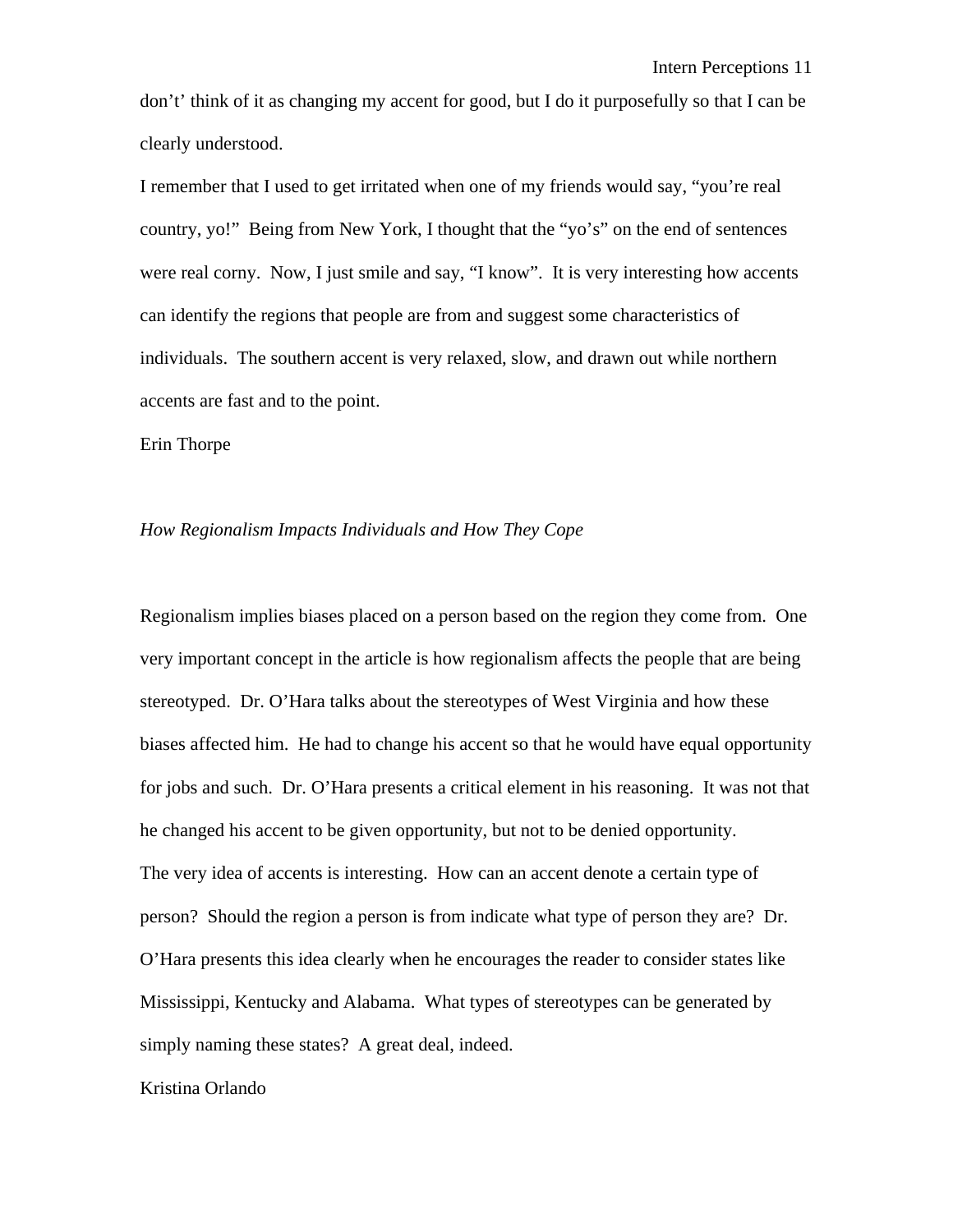# *Clinging to Stereotypes*

An important related concept is that of how people will cling to these stereotypes, but in turn have little or no realistic information to confirm or support their arguments. The compliance to media as a large source of the problem in terms of reinforcing biases, makes them more acceptable to society.

Kristina Orlando

## *Stereotypes vs. Contrary Evidence*

I have heard the stereotypes of the uncultured, uneducated hicks from Alabama or the inbred folks of Kansas and Kentucky. How were these ideas developed and confirmed, and how is it that they have become such common and believable notions to people that have never even bothered to visit these places? Having family in Kansas and friends in Kentucky, I understand that these stereotypes do not hold true. But what about populations who are unexposed to people from these places? It is these people who mark a twang or slow speech as a sign of an uneducated individual. As a future educator, this idea is pressing to me, because although all children may receive equal opportunity in my classroom, they may not in a society based on the region they were born or on their accents.

Kristina Orlando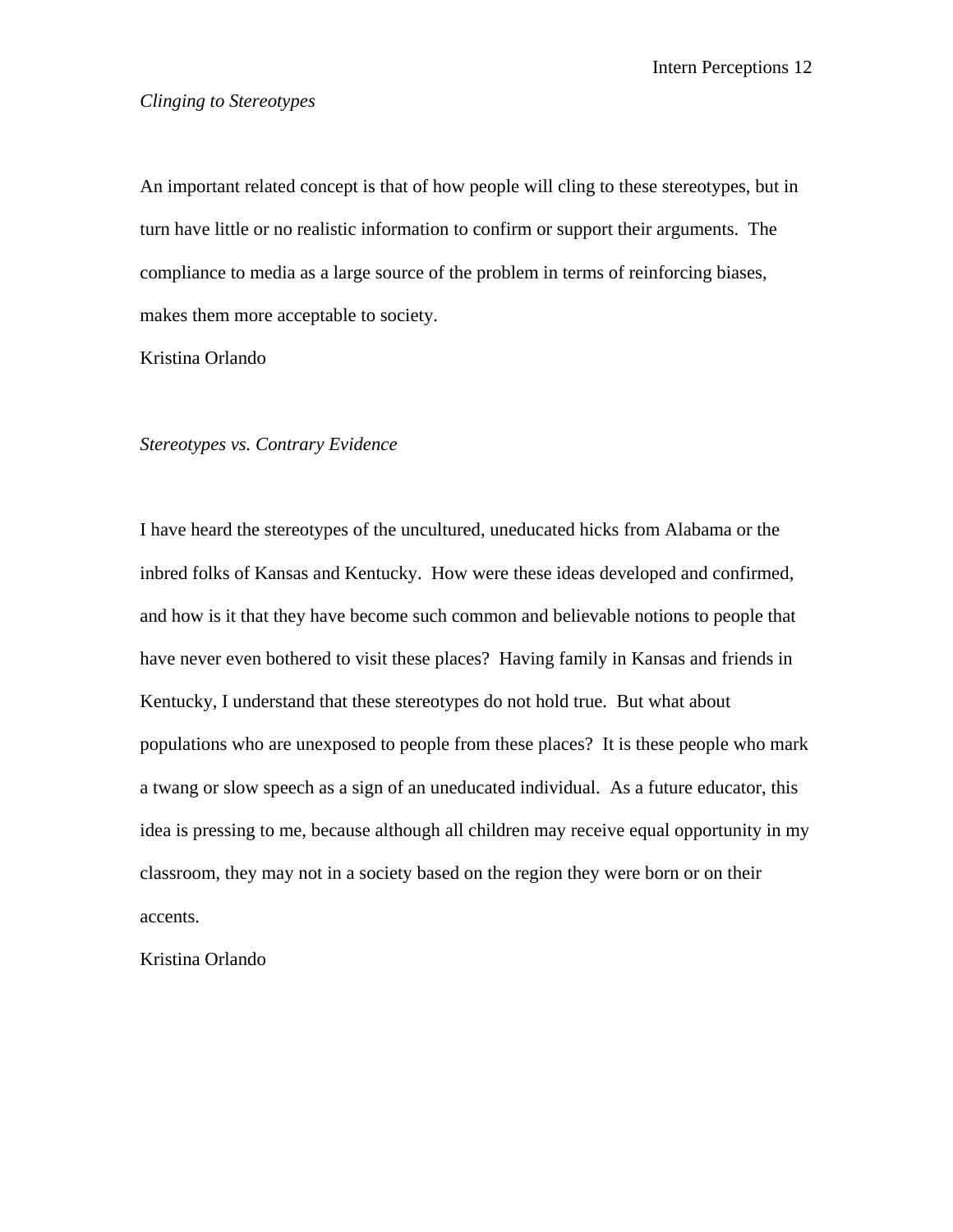## *What to Do in the Classroom*

I have learned that I must foster a classroom that denies stereotypes like these, but also teaches children that these stereotypes exist. How do I as a teacher, change the views children have already been taught in their homes, and is it even my place to do so? With the extreme amounts of prejudice, based on varied factors and characteristics, how do I teach against all of these? This is not an easy thing to do.

We are forced to look at how different prejudices are manifesting themselves and to try to create an environment that supports all types of diversity. Although a teacher may not be able to expel all instances of prejudice in the classroom, it is crucial that they are aware of these and work on ways to deal with instances that may occur in their classroom. Also, it is important to set up a classroom environment and activities that focus on respect for diversity and that unite students based on differences, not that divide them. Kristina Orlando

## *The Challenge to Effectively Handle Dialect-Related Concerns in the Classroom*

I think that dialect is as much an important part of one culture as food, customs, or anything else. It's sad to think that people try to change the way they speak to be accepted in society or the work force. My desire is that all people maintain there culture in every way, even their language. It's a part of preserving and even celebrating diversity.

I do, however, have one concern in relation to dialect. My concern is in regards to the effect that dialect will have on a child's ability to learn to read, write and spell. Will allowing and accepting all dialects as equal hinder some speakers of certain dialect in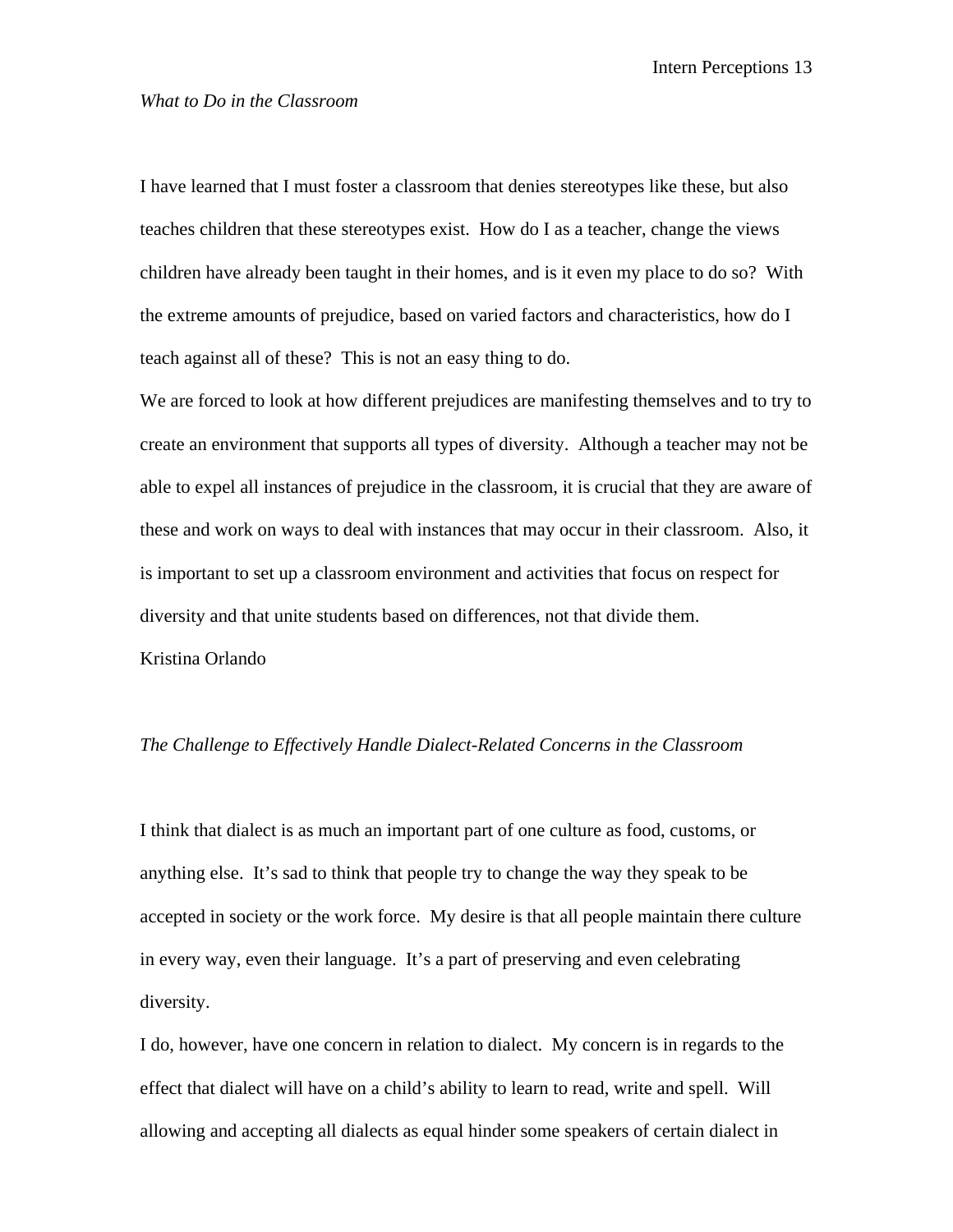academic areas? Should there be different methods of spelling created for different dialects? Or will all people be responsible for standard spellings of words based on standard English? As it remains today, that is the case. And although I would desire for every person to maintain their regional dialect, I also desire for my students to be successful in school and in the world. This brings up a troubling roadblock. Sometimes what seems best for a child or a person's emotional well being is not always what will be best for their success in the future. I am not yet sure how I will deal with this issue in my future classroom. This is the first time I have been exposed to ideas about regionalism and dialect and I still have much to learn before coming to a conclusion.

#### Helen Wright

## Conclusion

The interns whose thoughts are reported here demonstrate an awareness of bias, bigotry and discrimination on the basis of dialect and region as well as how stereotypes are created and reinforced by the media, how regionalism may be affecting their own communities and how dialect-related bias and regionalism emerge within a particular state or even within a particular community. Interns are grappling with the extent to which they have been participants in regionalistic behaviors and in the reinforcement and perpetuation of stereotypes on the basis of region and dialect.

Interns are concerned with how such participation might have manifested in their role as professional educators, *if* they had not been led to consider the insidious nature of all bigotry, particularly in this example, regionalism. Interns discuss their observation that regionalism and dialect-related bias thoughts and behaviors may emerge "automatically" and that an awareness of this process allows one to choose not to participate. Interns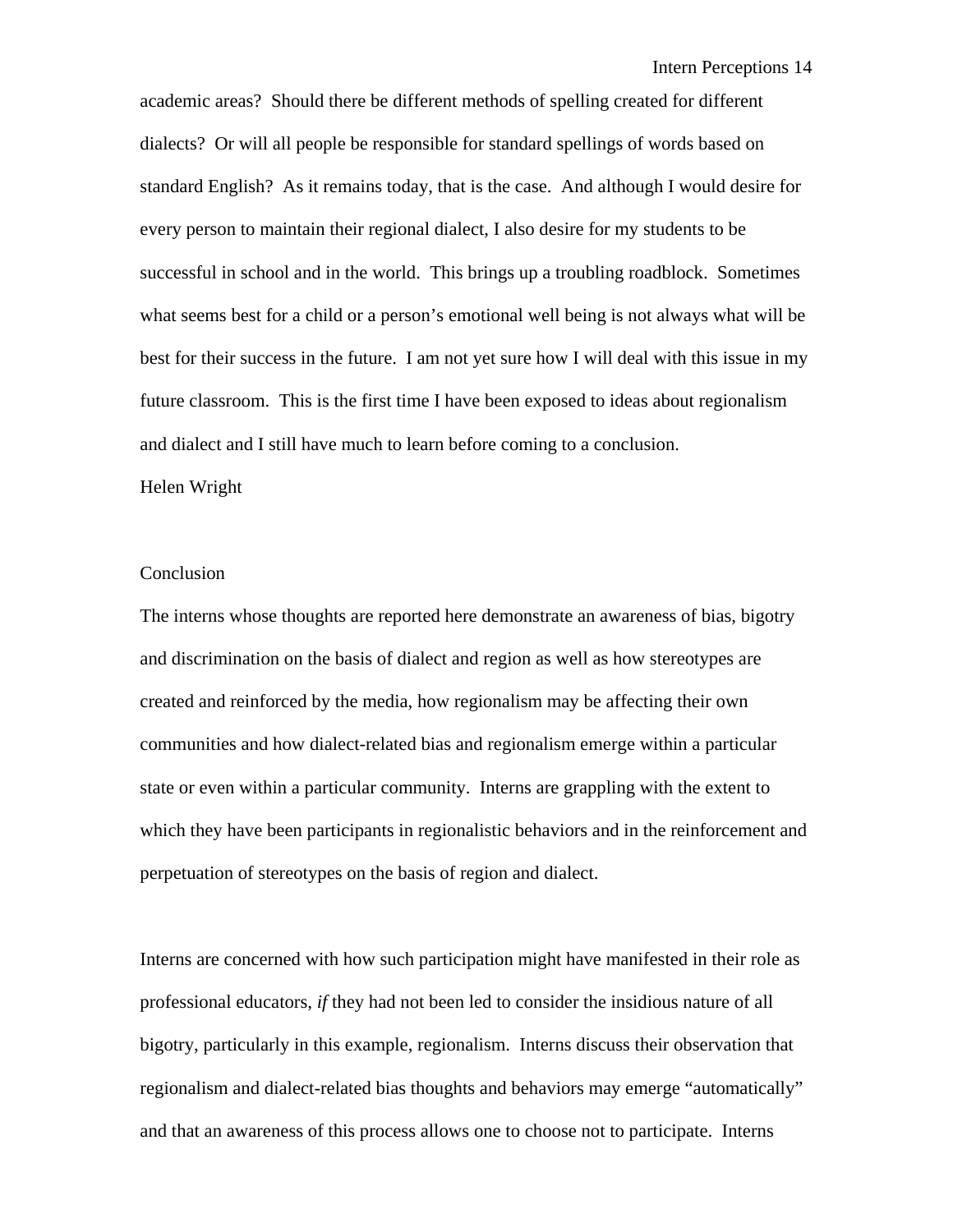report that others, however, may hold on tightly to their bigotry and stereotypes even in the face of starkly contrasting information.

Moreover, interns ask what their role needs to be in terms of how to help learners to reconsider their views. Interns convey their intention to create learning spaces that are safe for all members of the learning community. Unsafe learning environments unfortunately are created by teachers or are allowed to continue by teachers. Few would argue against the effort to take learning environments further in the direction of safety for all learners. This study demonstrates that awareness of bias and its unhealthy consequences can be facilitated in interns along with their commitment to create safe learning environments when they enter the education profession.